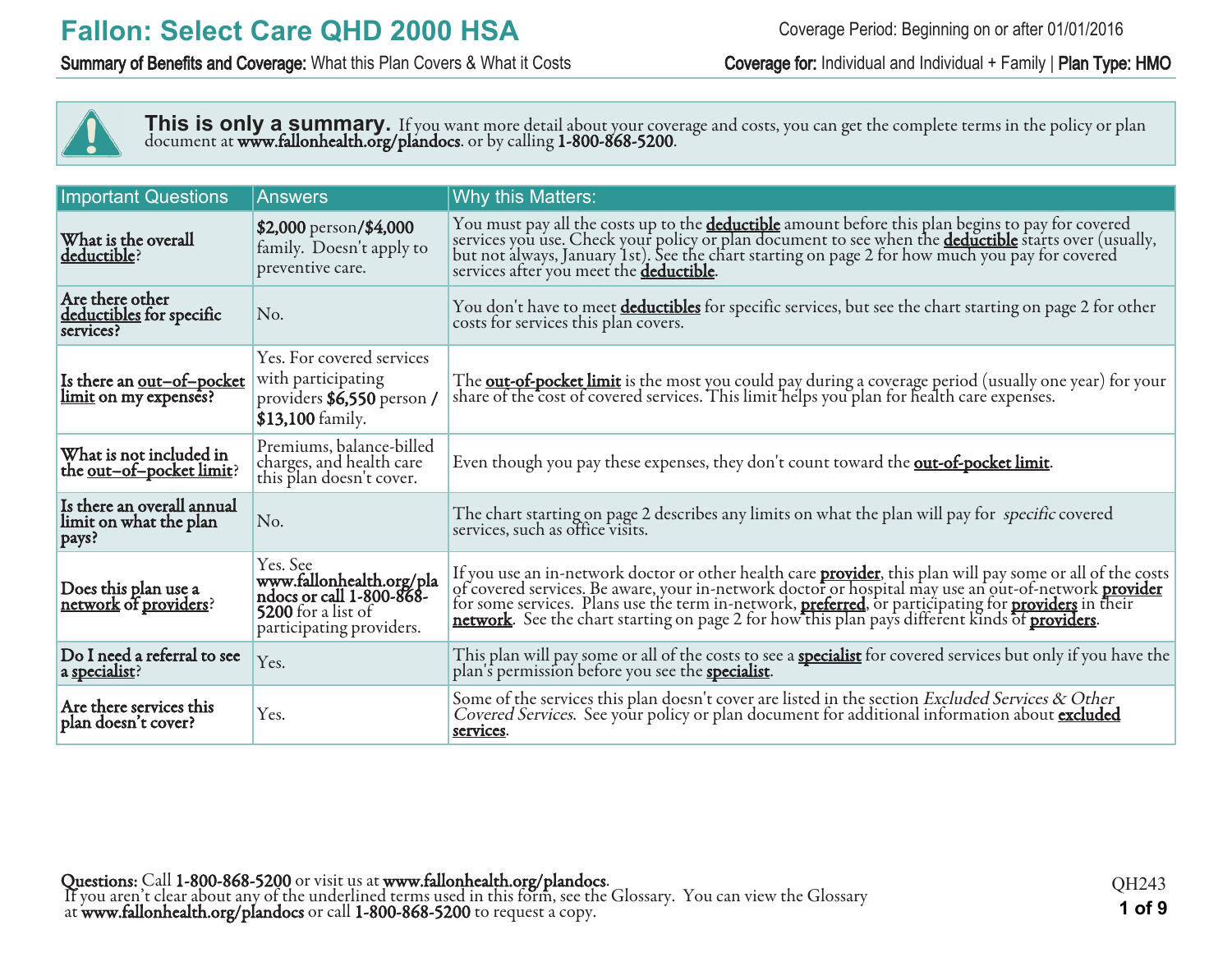### Summary of Benefits and Coverage: What this Plan Covers & What it Costs Coverage for: Individual and Individual + Family | Plan Type: HMO

- Co-payments are fixed dollar amounts (for example, \$15) you pay for covered health care, usually when you receive the service.
- Co-insurance is your share of the costs of a covered service, calculated as a percent of the allowed amount for the service. For example, if the plan's <mark>allowed amount</mark> for an overnight hospital stay is \$1,000, your <u>co-insurance</u> payment of 20% would be \$200. This may change if you haven't met your <u>deductible</u>.
- The amount the plan pays for covered services is based on the **allowed amount**. If an out-of-network <mark>provider</mark> charges more than the **allowed amount**, you may have to pay the difference. For example, if an out-of-network hospital charges \$1,500 for an overnight stay and the **allowed amount** is \$1,000, you may have to pay the \$500 difference. (This is called **balance billing.**)
- This plan may encourage you to use in-network **providers** by charging you lower **deductibles**, co-payments and co-insurance amounts.

| <b>Common Medical</b><br>Event                                      | <b>Services You May Need</b>                        | <b>Your Cost if</b><br>You Use an In-<br><b>Network</b><br><b>Provider</b>                                                                              | <b>Your Cost If</b><br><b>You Use an</b><br>Out-of-<br><b>Network</b><br><b>Provider</b> | <b>Limitations &amp; Exceptions</b>                                                                                                                                   |
|---------------------------------------------------------------------|-----------------------------------------------------|---------------------------------------------------------------------------------------------------------------------------------------------------------|------------------------------------------------------------------------------------------|-----------------------------------------------------------------------------------------------------------------------------------------------------------------------|
|                                                                     | Primary care visit to treat an<br>injury or illness | \$35 co-pay/visit<br>after deductible                                                                                                                   | Not covered                                                                              |                                                                                                                                                                       |
|                                                                     | Specialist visit                                    | \$45 co-pay/visit<br>after deductible                                                                                                                   | Not covered                                                                              | Referral and preauthorization required for certain covered<br>services.                                                                                               |
| If you visit a health<br>care <u>provider's</u> office<br>or clinic | Other practitioner office visit                     | \$35 co-pay/visit<br>with your PCP<br>and certain other<br>providers after<br>deductible; \$45<br>co-pay/visit with a<br>specialist after<br>deductible | Not covered                                                                              | Chiropractic care limited to 12 visits per benefit period.<br>Referral and preauthorization required for certain covered<br>services.                                 |
|                                                                     | Preventive<br>care/screening/immunization           | No charge                                                                                                                                               | Not covered                                                                              |                                                                                                                                                                       |
|                                                                     | Diagnostic test (x-ray, blood<br>work)              | Deductible                                                                                                                                              | Not covered                                                                              |                                                                                                                                                                       |
| If you have a test                                                  | Imaging (CT/PET scans,<br>MRIs)                     | \$150 co-pay/test<br>after deductible                                                                                                                   | Not covered                                                                              | Limited to one payment per day when performed at the<br>same facility for the same diagnosis. Referral and<br>preauthorization required for certain covered services. |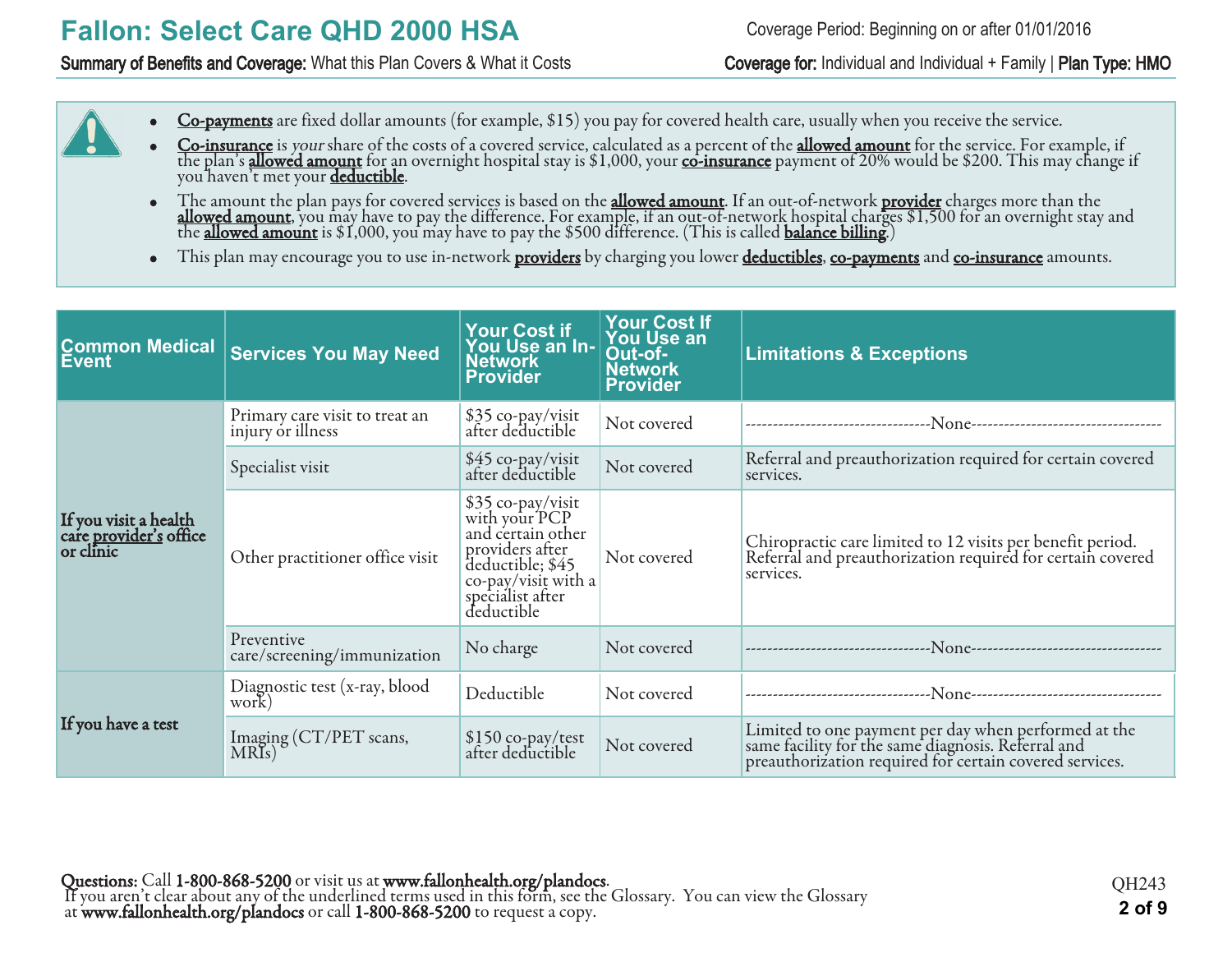Summary of Benefits and Coverage: What this Plan Covers & What it Costs Coverage for: Individual and Individual + Family | Plan Type: HMO

Coverage Period: Beginning on or after 01/01/2016

| <b>Common Medical</b><br><b>Event</b>                                                  | <b>Services You May Need</b>                      | <b>Your Cost if</b><br>You Use an In-<br><b>Network</b><br><b>Provider</b>                                                            | <b>Your Cost If</b><br><b>You Use an</b><br>Out-of-<br><b>Network</b><br><b>Provider</b> | <b>Limitations &amp; Exceptions</b>                                                                                                  |
|----------------------------------------------------------------------------------------|---------------------------------------------------|---------------------------------------------------------------------------------------------------------------------------------------|------------------------------------------------------------------------------------------|--------------------------------------------------------------------------------------------------------------------------------------|
|                                                                                        | Tier 1 plus Mail Order                            | $$5$ co-pay/<br>prescription<br>tretail and<br>emergency); \$10<br>$co-pay/$<br>prescription (mail<br>order) after<br>deductible      | $$5$ co-pay/<br>prescription<br>(emergency only)<br>after deductible                     | Retail covers up to a 30-day supply; Emergency services<br>covers up to a 14-day supply; Mail order covers up to a 90<br>day supply. |
| If you need drugs to<br>treat your illness or<br>condítion<br>More information         | Tier 2 plus Mail Order                            | $$30$ co-pay/<br>prescription<br>tretail and<br>emergency); \$60<br>$co$ -pay $/$<br>prescription (mail<br>order) after<br>deductible | $$30$ co-pay/<br>prescription<br>(emergency only)<br>after deductible                    | Retail covers up to a 30-day supply; Emergency services<br>covers up to a 14-day supply; Mail order covers up to a 90<br>day supply. |
| about <b>prescription</b><br>drug coverage is<br>available at<br>www.fallonhealth.org. | Tier 3 plus Mail Order                            | $$55$ co-pay/<br>prescription<br>tretail and<br>emergency); \$110<br>$co-pay/$<br>prescription (mail<br>order) after<br>deductible    | $$55$ co-pay/<br>prescription<br>(emergency only)<br>after deductible                    | Retail covers up to a 30-day supply; Emergency services<br>covers up to a 14-day supply; Mail order covers up to a 90<br>day supply. |
|                                                                                        | Tier 4 plus Mail Order                            | 50% coinsurance<br>/prescription<br>(retail, emergency<br>and mail order)<br>after deductible                                         | 50% coinsurance<br>/prescription<br>(emergency only)<br>after deductible                 | Retail covers up to a 30-day supply; Emergency services<br>covers up to a 14-day supply; Mail order covers up to a 90<br>day supply. |
| If you have outpatient                                                                 | Facility fee (e.g., ambulatory<br>surgery center) | Deductible                                                                                                                            | Not covered                                                                              | Referral and preauthorization required for certain covered<br>services.                                                              |
| surgery                                                                                | Physician/surgeon fees                            | Deductible                                                                                                                            | Not covered                                                                              | Referral and preauthorization required for certain covered<br>services.                                                              |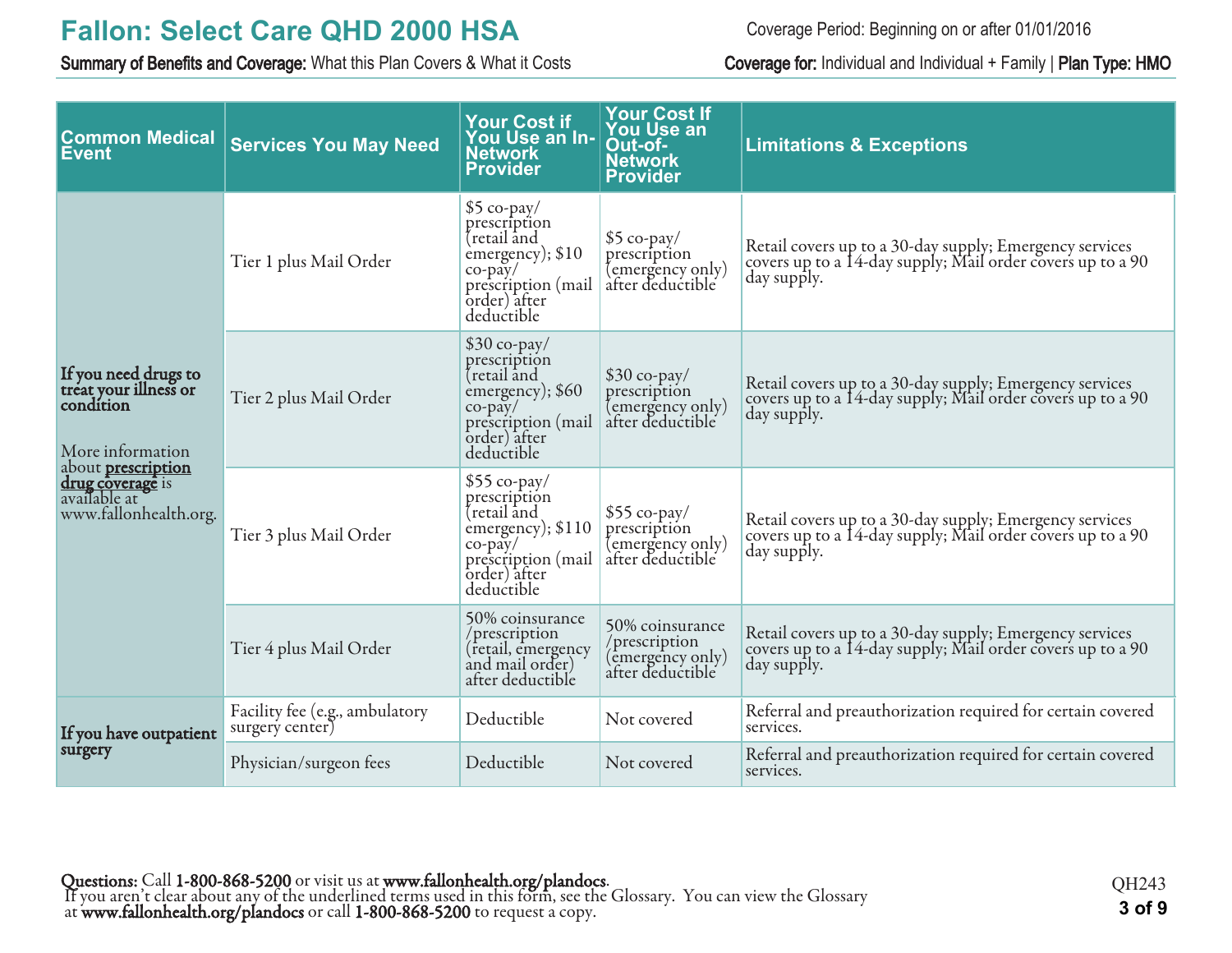Summary of Benefits and Coverage: What this Plan Covers & What it Costs Coverage for: Individual and Individual + Family | Plan Type: HMO

Coverage Period: Beginning on or after 01/01/2016

| <b>Common Medical</b><br>Event             | <b>Services You May Need</b>                           | <b>Your Cost if</b><br>You Use an In-<br><b>Network</b><br><b>Provider</b> | <b>Your Cost If</b><br><b>You Use an</b><br>Out-of-<br><b>Network</b><br><b>Provider</b> | <b>Limitations &amp; Exceptions</b>                                                                                                       |
|--------------------------------------------|--------------------------------------------------------|----------------------------------------------------------------------------|------------------------------------------------------------------------------------------|-------------------------------------------------------------------------------------------------------------------------------------------|
|                                            | Emergency room services                                | $$150$ co-pay/visit<br>after deductible                                    | \$150 co-pay/visit<br>after deductible                                                   |                                                                                                                                           |
| If you need immediate<br>medical attention | Emergency medical<br>transportation                    | Deductible                                                                 | Deductible                                                                               |                                                                                                                                           |
|                                            | Urgent care                                            | \$35 co-pay/visit<br>after deductible                                      | \$35 co-pay/visit<br>after deductible                                                    | ---------------------------------N <sub>0NC</sub> -----------------------------------                                                     |
| If you have a hospital                     | Facility fee (e.g., hospital room)                     | Deductible                                                                 | Not covered                                                                              | Referral and preauthorization required for certain covered<br>services.                                                                   |
| stay                                       | Physician/surgeon fee                                  | Deductible                                                                 | Not covered                                                                              | Referral and preauthorization required for certain covered<br>services.                                                                   |
|                                            | Mental/Behavioral Health<br><b>Outpatient Services</b> | \$35 co-pay/visit<br>after deductible                                      | Not covered                                                                              | Referral and preauthorization required for certain covered<br>services                                                                    |
| If you have mental<br>health, behavioral   | Mental/Behavioral Health<br><b>Inpatient Services</b>  | Deductible                                                                 | Not covered                                                                              | Referral and preauthorization required for certain covered<br>services.                                                                   |
| health, or substance<br>abuse needs        | Substance use disorder<br>outpatient services          | \$35 co-pay/visit<br>after deductible                                      | Not covered                                                                              | Referral and preauthorization required for certain covered<br>services.                                                                   |
|                                            | Substance use disorder<br>inpatient services           | Deductible                                                                 | Not covered                                                                              | Referral and preauthorization required for certain covered<br>services.                                                                   |
| If you are pregnant                        | Prenatal and postnatal care                            | \$35 co-pay/visit                                                          | Not covered                                                                              | For prenatal care, you pay an office visit for your first visit<br>only. For postnatal care, you must first meet your plan<br>deductible. |
|                                            | Delivery and all inpatient<br>services                 | Deductible                                                                 | Not covered                                                                              | Referral and preauthorization required for certain covered<br>services.                                                                   |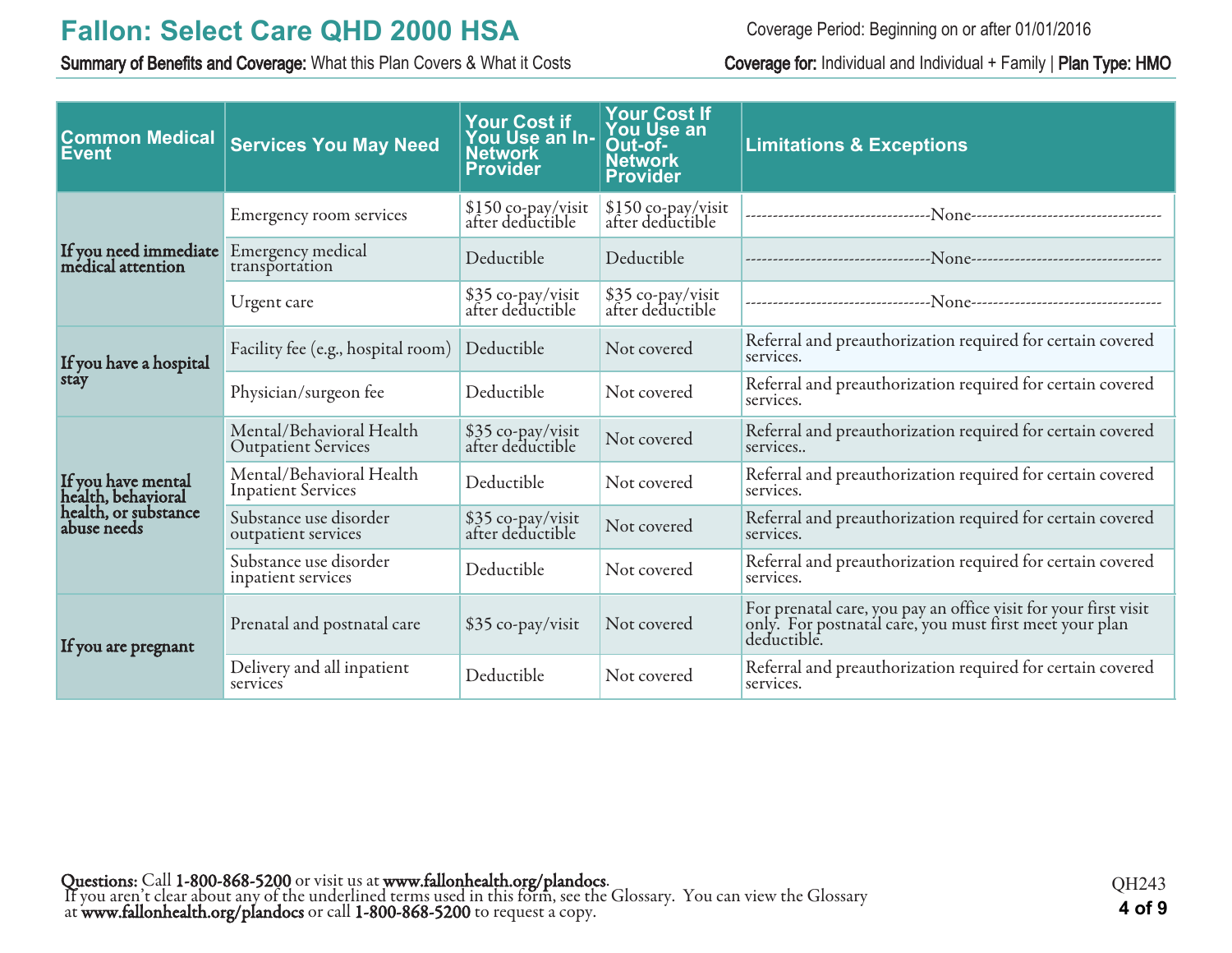Summary of Benefits and Coverage: What this Plan Covers & What it Costs Coverage for: Individual and Individual + Family | Plan Type: HMO

Coverage Period: Beginning on or after 01/01/2016

| <b>Common Medical</b><br>Event                                          | <b>Services You May Need</b> | <b>Your Cost if</b><br>You Use an In-<br><b>Network</b><br><b>Provider</b> | <b>Your Cost If</b><br><b>You Use an</b><br>Out-of-<br><b>Network</b><br><b>Provider</b> | <b>Limitations &amp; Exceptions</b>                                                                                                                             |
|-------------------------------------------------------------------------|------------------------------|----------------------------------------------------------------------------|------------------------------------------------------------------------------------------|-----------------------------------------------------------------------------------------------------------------------------------------------------------------|
|                                                                         | Home health care             | Deductible                                                                 | Not covered                                                                              | Referral and preauthorization required for certain covered<br>services.                                                                                         |
|                                                                         | Rehabilitation services      | \$35 co-pay/visit<br>in an office after<br>deductible                      | Not covered                                                                              | Short-term physical and occupational therapy limited to 60<br>visits combined per year. Referral and preauthorization<br>required for certain covered services. |
| If you need help<br>recovering or have<br>other special health<br>needs | Habilitation services        | \$35 co-pay/visit<br>in an office after<br>deductible                      | Not covered                                                                              | Referral and preauthorization required for certain covered<br>services.                                                                                         |
|                                                                         | Skilled nursing care         | Deductible                                                                 | Not covered                                                                              | Up to 100 days per year. Referral and preauthorization<br>required for certain covered services.                                                                |
|                                                                         | Durable medical equipment    | 30% coinsurance<br>after deductible                                        | Not covered                                                                              | Referral and preauthorization required for certain covered<br>services.                                                                                         |
|                                                                         | Hospice service              | Deductible                                                                 | Not covered                                                                              | Referral and preauthorization required for certain covered<br>services.                                                                                         |
|                                                                         | Eye exam                     | No charge                                                                  | Not covered                                                                              | Routine eye exams are limited to one per 12 month period.                                                                                                       |
| If your child needs<br>dental or eye care                               | Glasses                      | Not covered                                                                | Not covered                                                                              |                                                                                                                                                                 |
|                                                                         | Dental check up              | Deductible                                                                 | Not covered                                                                              | Dental check ups are limited to two per 12 month period.                                                                                                        |

# **Excluded Services & Other Covered Services:**

**Services Your Plan Does NOT Cover** (This isn't a complete list. Check your policy or plan document for other excluded services.)

| $\bullet$ Acupuncture   | • Hearing Aids (over the age of $21$ )                  | • Private-Duty Nursing |
|-------------------------|---------------------------------------------------------|------------------------|
| • Cosmetic Surgery      | • Long-Term Care                                        | • Routine Foot Care    |
| • Dental Care $(Adult)$ | • Non-Emergency Care When Traveling<br>Outside the U.S. |                        |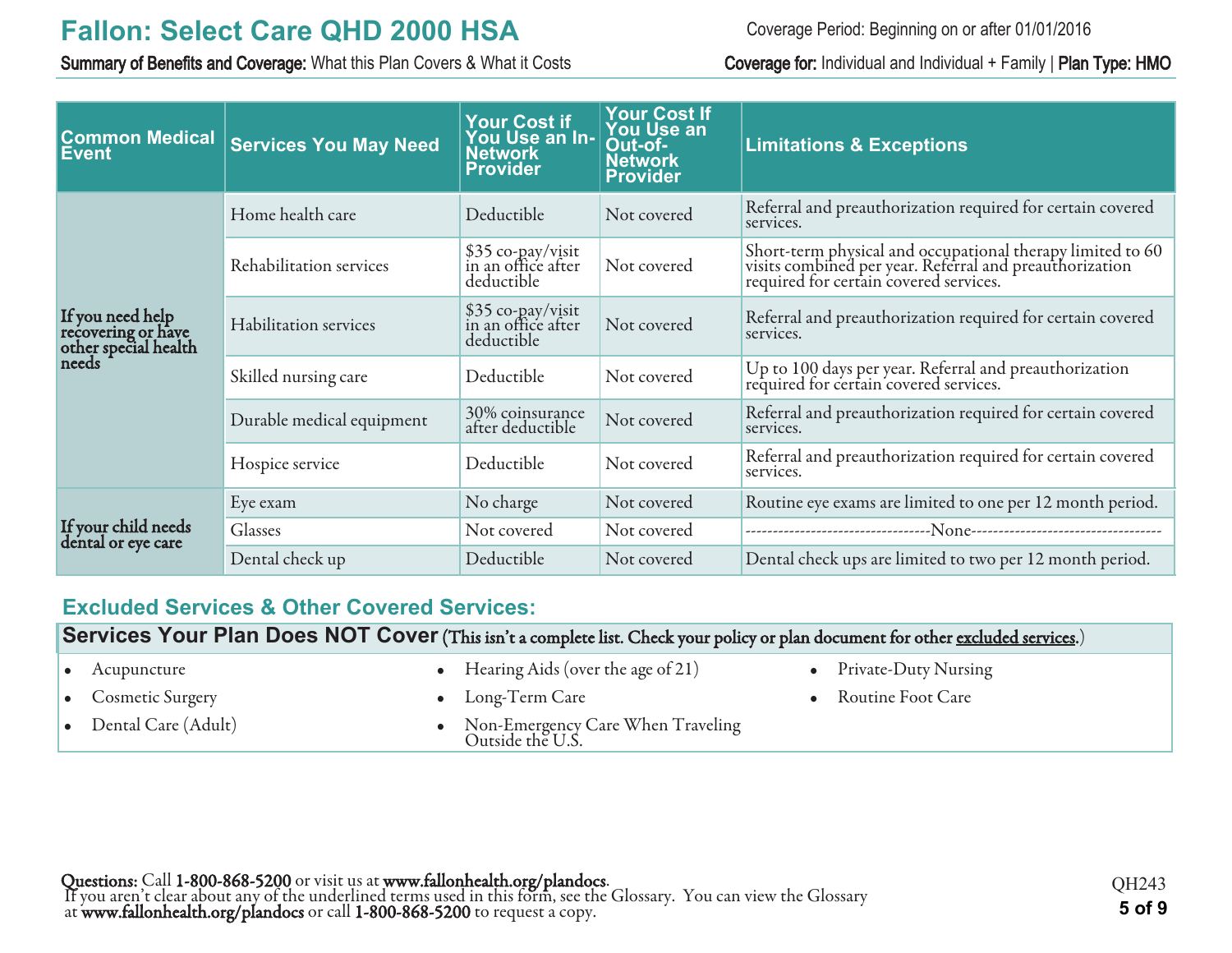# **Excluded Services & Other Covered Services:**

| Other Covered Services (This isn't a complete list. Check your policy or plan document for other covered services and your costs for these<br>services.) |  |                                                        |  |                              |  |
|----------------------------------------------------------------------------------------------------------------------------------------------------------|--|--------------------------------------------------------|--|------------------------------|--|
| • Abortion Services                                                                                                                                      |  | • Chiropractic Care (limited to 12 visits per<br>year) |  | • Routine Eye Care $(Adult)$ |  |
| • Bariatric Surgery                                                                                                                                      |  | • Infertility Treatment                                |  | <b>Weight Loss Programs</b>  |  |

# **Your Rights to Continue Coverage:**

If you lose coverage under the plan, then, depending upon the circumstances, Federal and State laws may provide protections that allow you to keep health coverage. Any such rights may be limited in duration and will require you to pay a premium, which may be significantly higher than the premium you pay while covered under the plan. Other limitations on your rights to continue coverage may also apply. For more information on your rights to continue coverage, contact the plan at 1-800-868-5200. You may also contact your state insurance department, the U.S. Department of Labor, Employee Benefits Security Administration at 1-866-444-3272 or www.dol.gov/ebsa, or the U.S. Department of Health and Human Services at 1-877-267-2323 x61565 or www.cciio.cms.gov.

# **Your Grievance and Appeals Rights:**

If you have a complaint or are dissatisfied with a denial of coverage for claims under your plan, you may be able to appeal or file a grievance. For questions about your rights, this notice, or assistance, you can contact: Fallon Community Health Plan, Member Appeals and Grievances Department, 10 Chestnut Street, Worcester, MA, 01608, 1-800-868-5200, ext. 69950, grievance@fchp.org. You may also contact your state insurance department at Massachusetts Division of Insurance Consumer Service Section 1-617-521-7794. Additionally, a consumer assistance program can help file your appeal. Contact Health Care for All, 30 Winter St., Ste. 1004, Boston, MA, 02108, 1-800-272-4232, www.massconsumerassistance.org. Group members may also contact the Department of Labor's Employee Benefits Security Administration at 1-866-444-EBSA (3272) or www.dol.gov/ebsa/healthreform.

# **Does this Coverage Meet the Minimum Value Standard?**

The Affordable Care Act establishes a minimum value standard of benefits of a health plan. The minimum value standard is 60% (actuarial value). This health coverage does meet the minimum value standard for the benefits it provides.

Questions: Call 1-800-868-5200 or visit us at www.fallonhealth.org/plandocs. If you aren't clear about any of the underlined terms used in this form, see the Glossary. You can view the Glossary at www.fallonhealth.org/plandocs or call 1-800-868-5200 to request a copy. **6 of 9**

QH243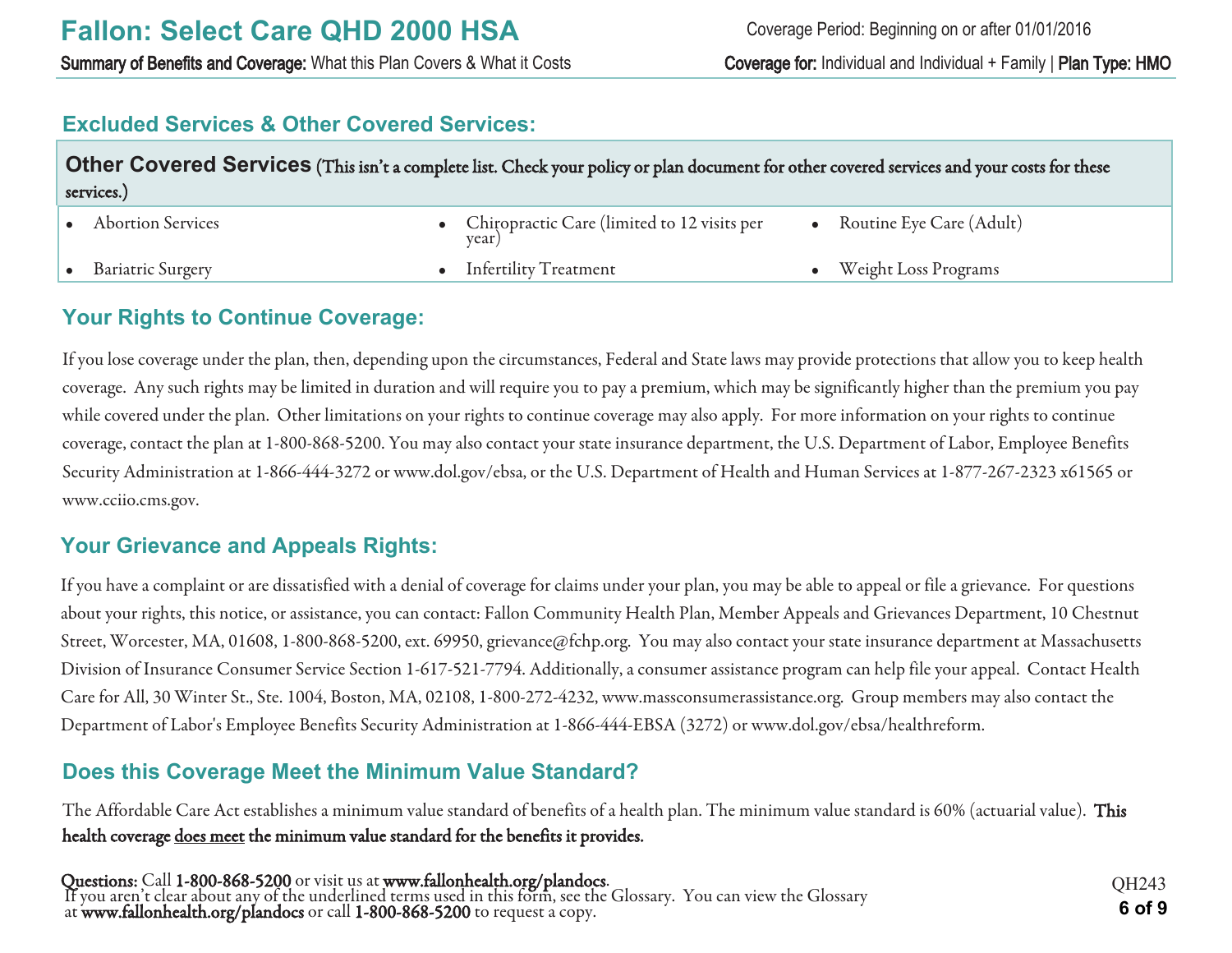# **Does this Coverage Provide Minimum Essential Coverage?**

The Affordable Care Act requires most people to have health care coverage that qualifies as "minimum essential coverage". This plan or policy does provide minimum essential coverage.

# **Language Access Services**

Spanish (Español): Para obtener asistencia en Español, llame al 1-800-868-5200.

–––––––––––––––––––To see examples of how this plan might cover costs for a sample medical situation, see the next page.–––––––––––––––––––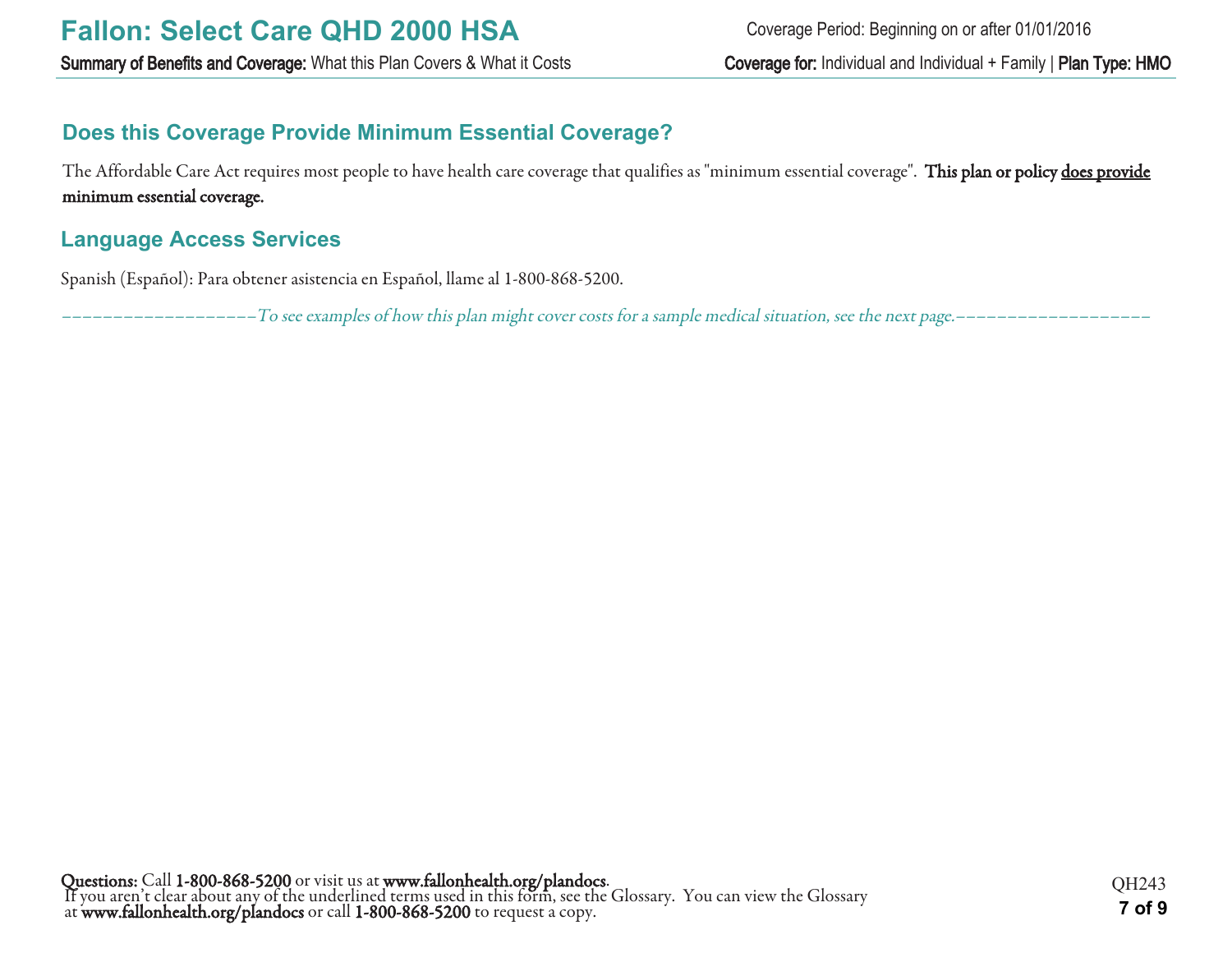### Coverage Period: Beginning on or after 01/01/2016

### Coverage Examples Coverage for: Individual and Individual + Family | Plan Type: HMO

# **About these Coverage Examples:**

These examples show how this plan might cover medical care in given situations. Use these examples to see, in general, how much financial protection a sample patient might get if they are covered under different plans.



Don't use these examples to estimate your actual costs under this plan. The actual care you receive will be different from these examples, and the cost of that care will also be different.

See the next page for important information about these examples.

# **Having a baby** (normal delivery)

- **Amount owed to providers: \$7,540**
- **Plan pays \$5460**
- **Patient pays \$2080**

# **Sample care costs:**

| Hospital charges (mother)  | \$2,700 |
|----------------------------|---------|
| Routine obstetric care     | \$2,100 |
| Hospital charges (baby)    | \$900   |
| Anesthesia                 | \$900   |
| Laboratory tests           | \$500   |
| Prescriptions              | \$200   |
| Radiology                  | \$200   |
| Vaccines, other preventive | \$40    |
| Total                      | \$7,540 |
|                            |         |
| <b>Patient pays:</b>       |         |
| Deductibles                | \$2,000 |
| Co-pays                    | \$50    |
| Co-insurance               | \$0     |
| Limits or exclusions       | \$30    |

# **Managing type 2 diabetes** (routine maintenance of a well-controlled condition)

- **Amount owed to providers: \$5,400 College**
- **Plan pays \$2730**
- **Patient pays \$2670**

# **Sample care costs:**

| .                              |         |
|--------------------------------|---------|
| <b>Patient pays:</b>           |         |
| Total                          | \$5,400 |
| Vaccines, other preventive     | \$100   |
| Laboratory tests               | \$100   |
| Education                      | \$300   |
| Office Visits and Procedures   | \$700   |
| Medical Equipment and Supplies | \$1,300 |
| Prescriptions                  | \$2,900 |

| Total                | \$2670  |
|----------------------|---------|
| Limits or exclusions | \$40    |
| Co-insurance         | \$0     |
| Co-pays              | \$630   |
| Deductibles          | \$2,000 |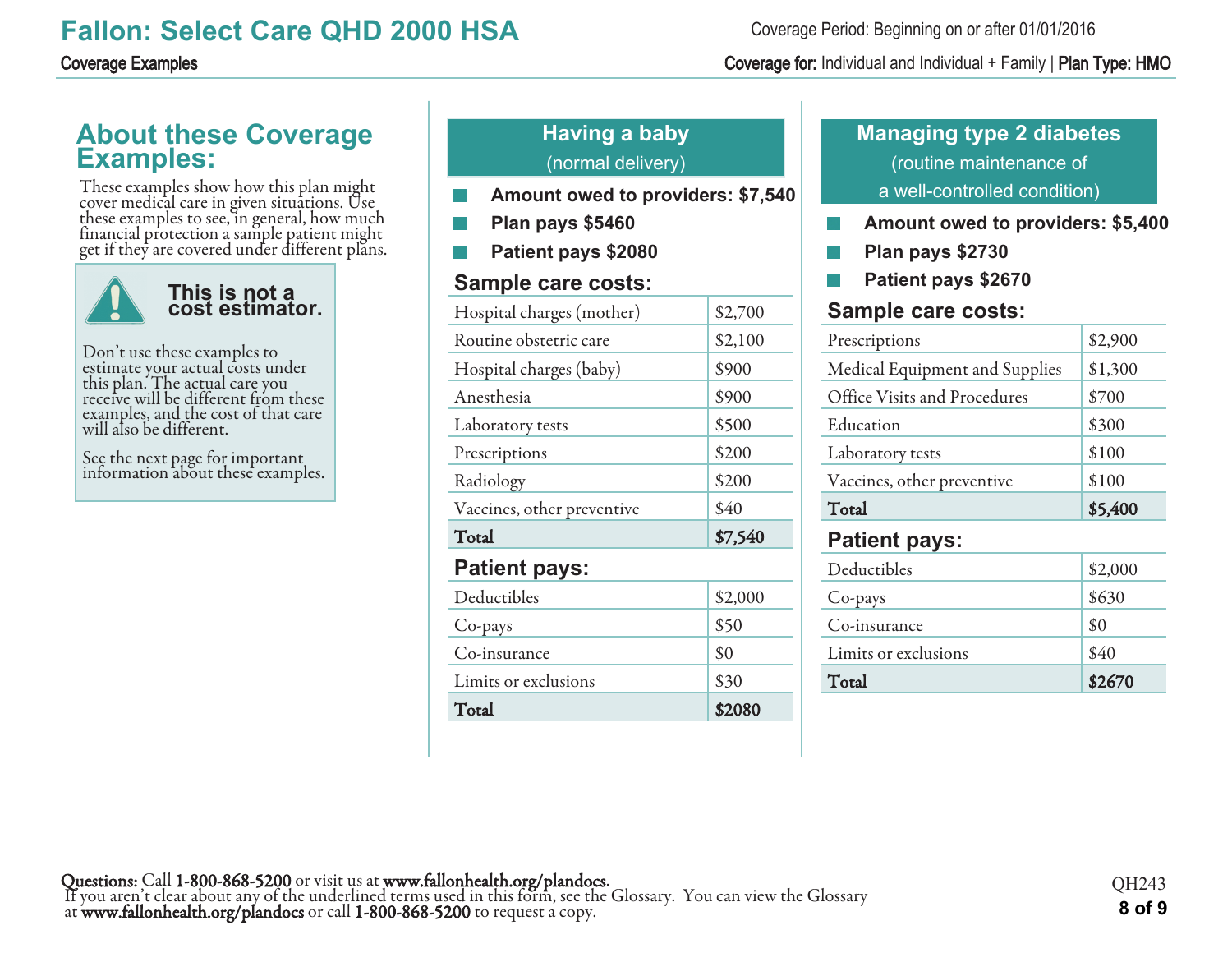Coverage Examples Coverage for: Individual and Individual + Family | Plan Type: HMO

# **Questions and answers about the Coverage Examples:**

### **What are some of the assumptions behind the Coverage Examples?**

- Costs don't include **premiums**.
- Sample care costs are based on national averages supplied by the U.S. Department of Health and Human Services, and aren't specific to a particular geographic area or health plan.
- The patient's condition was not an excluded or preexisting condition.
- All services and treatments started and ended in the same coverage period.
- There are no other medical expenses for any member covered under this plan.
- Out-of-pocket expenses are based only on treating the condition in the example.
- The patient received all care from in-network **providers**. If the patient had received care from out-of-network **providers**, costs would have been higher.

### **What does a Coverage Example show?**

For each treatment situation, the Coverage Example helps you see how **deductibles**, co**payments**, and **co-insurance** can add up. It also helps you see what expenses might be left up to you to pay because the service or treatment isn't covered or payment is limited.

# **Does the Coverage Example predict my own care needs?**

**x** No. Treatments shown are just examples. The care you would receive for this condition could be different based on your doctor's advice, your age, how serious your condition is, and many other factors.

# **Does the Coverage Example predict my future expenses?**

**×** No. Coverage Examples are not cost estimators. You can't use the examples to estimate costs for an actual condition. They are for comparative purposes only. Your own costs will be different depending on the care you receive, the prices your **providers** charge, and the reimbursement your health plan allows.

### **Can I use Coverage Examples to compare plans?**

**<u>Yes.</u>** When you look at the Summary of Benefits and Coverage for other plans, you'll find the same Coverage Examples. When you compare plans, check the "Patient Pays" box in each example. The smaller that number, the more coverage the plan provides.

# **Are there other costs I should consider when comparing plans?**

Yes. An important cost is the **premium** you pay. Generally, the lower your **premium**, the more you'll pay in out-of-pocket costs, such as co-payments, deductibles, and coinsurance. You should also consider contributions to accounts such as health savings accounts (HSAs), flexible spending arrangements (FSAs) or health reimbursement accounts (HRAs) that help you pay out-of-pocket expenses.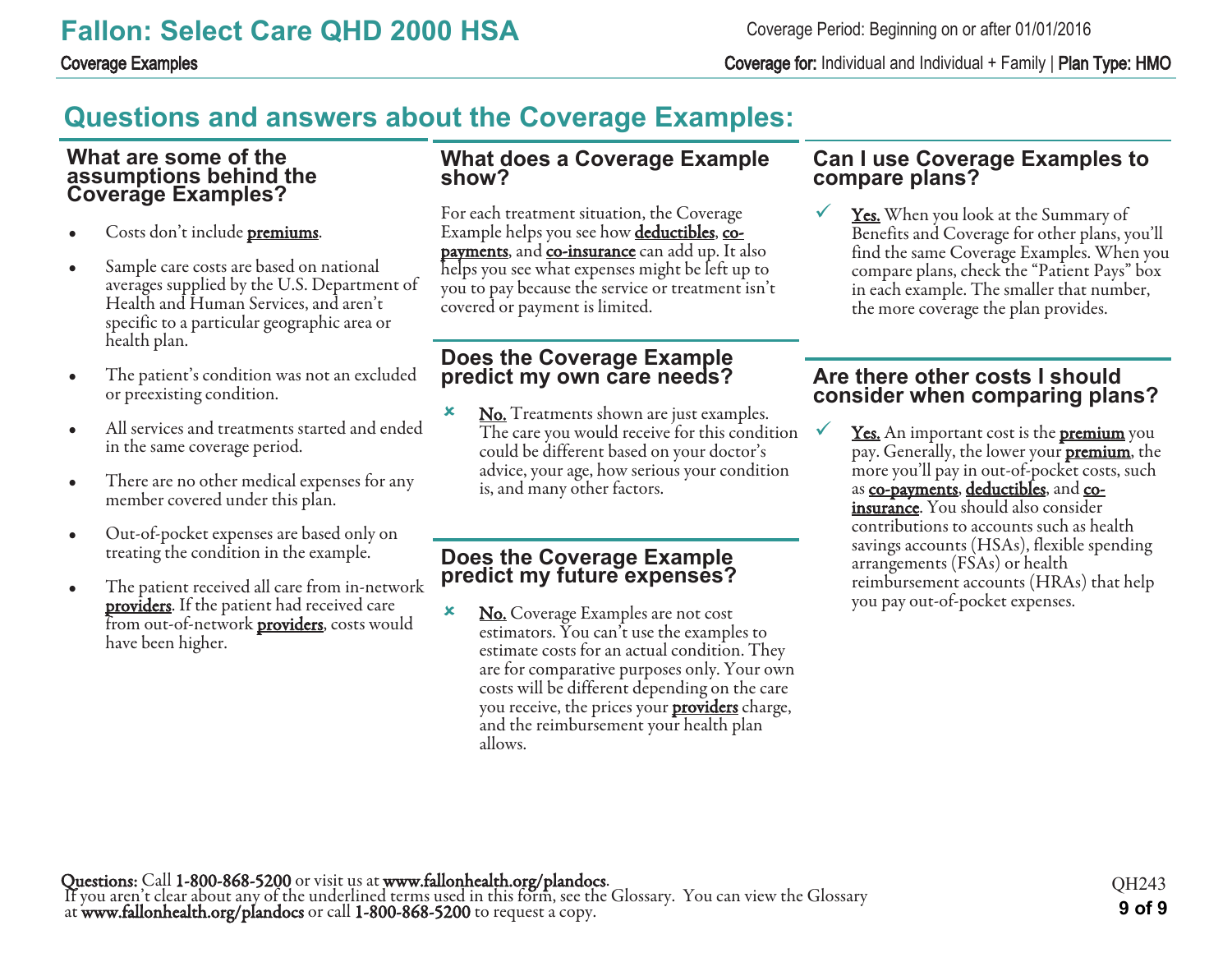# **Select Care QHD 2000 HSA**

Benefit Summary—Benefits effective January 1, 2016 and beyond

# The Fallon difference

You get everything you need to help you live a healthy life when you choose Fallon. Select Care QHD 2000 HSA has a high deductible to keep your monthly premium low. A deductible is an amount you must pay out-of-pocket before Fallon pays for covered services. It can be partnered with a health savings account to help pay for out-of-pocket costs. Plus, you get: Plus, you get:

- **A fitness reimbursement of up to \$150** that can<br>be used for gym memberships at the gym of your choice with no limitations, school and town sports fees, home fitness equipment, exercise classes, ski lift tickets, and more!
- \$0 copayments for routine physical exams and<br>other preventive services including mammogram other preventive services, including mammograms,
- **SO copayments for routine annual eye exams**<br> **Bedi Dantel up to ana 40 included**
- Pedi-Dental up to age 19 included.
- Nurse Connect: A free 24/7 nurse call line
- Member discounts on products and services to<br>keep you healthy and features you won't find anywhere else.

# How to receive care:

With Select Care QHD 2000 HSA, you can choose to get your care from doctors, specialists, hospitals and health care facilities in the Select Care network. You can be seen at physician practices, community hospitals and medical facilities across Massachusetts and Southern New Hampshire, giving you a wide choice of health care providers. For a complete list of Select Care providers, visit  $\frac{1}{2}$  For a contract Care provider  $\frac{1}{2}$  contract  $\frac{1}{2}$  contract  $\frac{1}{2}$  contract  $\frac{1}{2}$  contract  $\frac{1}{2}$  contract  $\frac{1}{2}$  contract  $\frac{1}{2}$  contract  $\frac{1}{2}$  contract  $\frac{1}{2}$  contract  $\frac{1}{2}$  c the "Find a Doctor" tool on fallonhealth.org.

**Choosing a primary care provider (PCP)**<br>Your relationship with your PCP is very important because he or she will work with Fallon to provide or arrange most of your care. As a member of Select Care QHD 2000 HSA, you must select a PCP. To do this, just complete the section on your Fallon membership enrollment form. If you need help choosing a PCP, please visit the "Find a Doctor" tool on fallonhealth.org or call Customer Service. tool on fallonhealth.org or call Customer Service.

**Hu**fallonhealth

**Obtaining specialty care**<br>When you want to visit a specialist, talk with your PCP first. He or she will help arrange specialty care for you. The following services do not require a referral when you see a provider in the Select Care network: routine obstetrics/gynecology care, screening eye exams and behavioral health services. For more information on referral procedures for specialty services, consult your Select Care Member Handbook/Evidence of Coverage. Coverage.

**Emergency medical care<br>Emergency services do not require referral or** authorization. When you have an emergency medical condition, you should go to the nearest emergency department or call your local emergency communications system (police, fire department or 911). For more information on emergency benefits and plan procedures for emergency services, consult your Select Care Member Handbook/Evidence of Coverage. Member Handbook/Evidence of Coverage.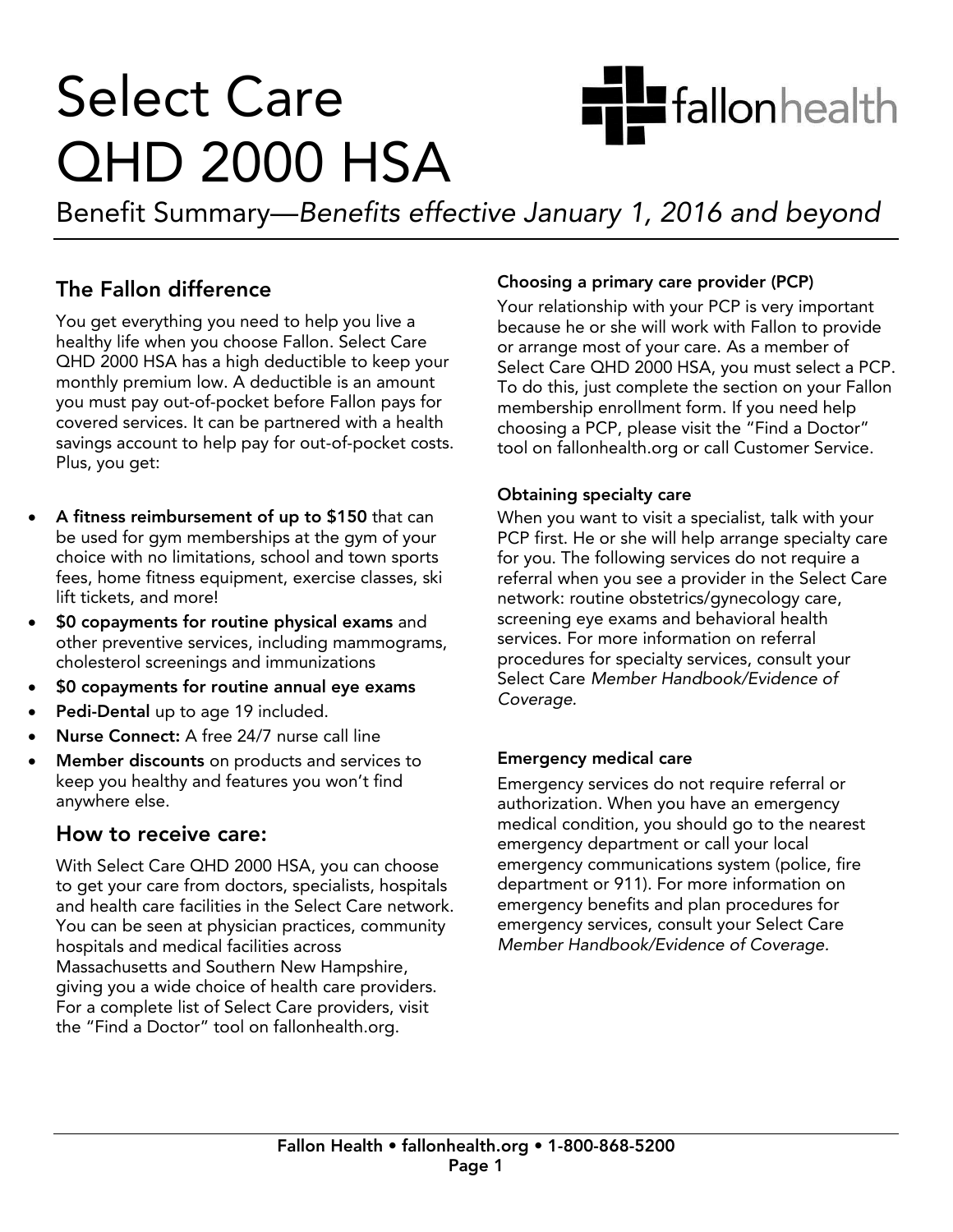| <b>Plan specifics</b>                                                                                                                                                                                                                                                                          |                                                       |
|------------------------------------------------------------------------------------------------------------------------------------------------------------------------------------------------------------------------------------------------------------------------------------------------|-------------------------------------------------------|
| <b>Benefit period</b>                                                                                                                                                                                                                                                                          |                                                       |
| The benefit period, sometimes referred to as a "benefit year," is the 12-month span of plan<br>coverage, and the time during which the deductible, out-of-pocket maximum and specific<br>benefit maximums accumulate.                                                                          | Varies by<br>employer                                 |
| Deductible                                                                                                                                                                                                                                                                                     |                                                       |
| A deductible is the amount of allowed charges you pay per benefit period before payment<br>is made by the plan for certain covered services. The amount that is put toward your<br>deductible is calculated based on the allowed charge or the provider's actual charge-<br>whichever is less. | \$2,000 individual/<br>\$4,000 family                 |
| <b>Embedded deductible</b>                                                                                                                                                                                                                                                                     |                                                       |
| Please note that once any one member in a family accumulates \$2,600 of services that are<br>subject to the family deductible, that individual member's deductible is considered met,<br>and that family member will receive benefits for covered services less any applicable<br>copayments.  | \$2,600                                               |
| Out-of-pocket maximum                                                                                                                                                                                                                                                                          |                                                       |
| The out-of-pocket maximum is the total amount of deductible, coinsurance and<br>copayments you are responsible for in a benefit period. The out-of-pocket maximum does<br>not include your premium charge or any amounts you pay for services that are not covered<br>by the plan.             | \$6,550 individual/<br>\$13,100 family                |
| <b>Benefits</b>                                                                                                                                                                                                                                                                                | Your cost                                             |
| <b>Office</b>                                                                                                                                                                                                                                                                                  |                                                       |
| Routine physical exams (according to MHQP preventive guidelines)                                                                                                                                                                                                                               | \$0                                                   |
| Office visits (primary care provider)                                                                                                                                                                                                                                                          | \$35 per visit<br>after deductible                    |
| Office visits (specialist)                                                                                                                                                                                                                                                                     | \$45 per visit<br>after deductible                    |
| Office visits (limited service clinics, e.g., Minute Clinic)                                                                                                                                                                                                                                   | \$35 per visit                                        |
|                                                                                                                                                                                                                                                                                                | after deductible                                      |
| Routine eye exams (one every 12 months)                                                                                                                                                                                                                                                        | \$0                                                   |
| Short-term rehabilitative services (60 visits per benefit period)                                                                                                                                                                                                                              | \$35 per visit<br>after deductible                    |
| Prenatal care                                                                                                                                                                                                                                                                                  | \$35 first visit only                                 |
| Preventive services<br>Tests, immunizations and services geared to help screen for diseases and improve early<br>detection when symptoms or diagnosis are not present                                                                                                                          | Covered in full                                       |
| Diagnostic services<br>Tests, immunizations and services that are intended to diagnose, check the status of, or<br>treat a disease or condition                                                                                                                                                | Covered in full<br>after deductible                   |
| Imaging (CAT, PET, MRI, Nuclear cardiology)                                                                                                                                                                                                                                                    | \$150 copayment<br>after deductible<br>\$35 per visit |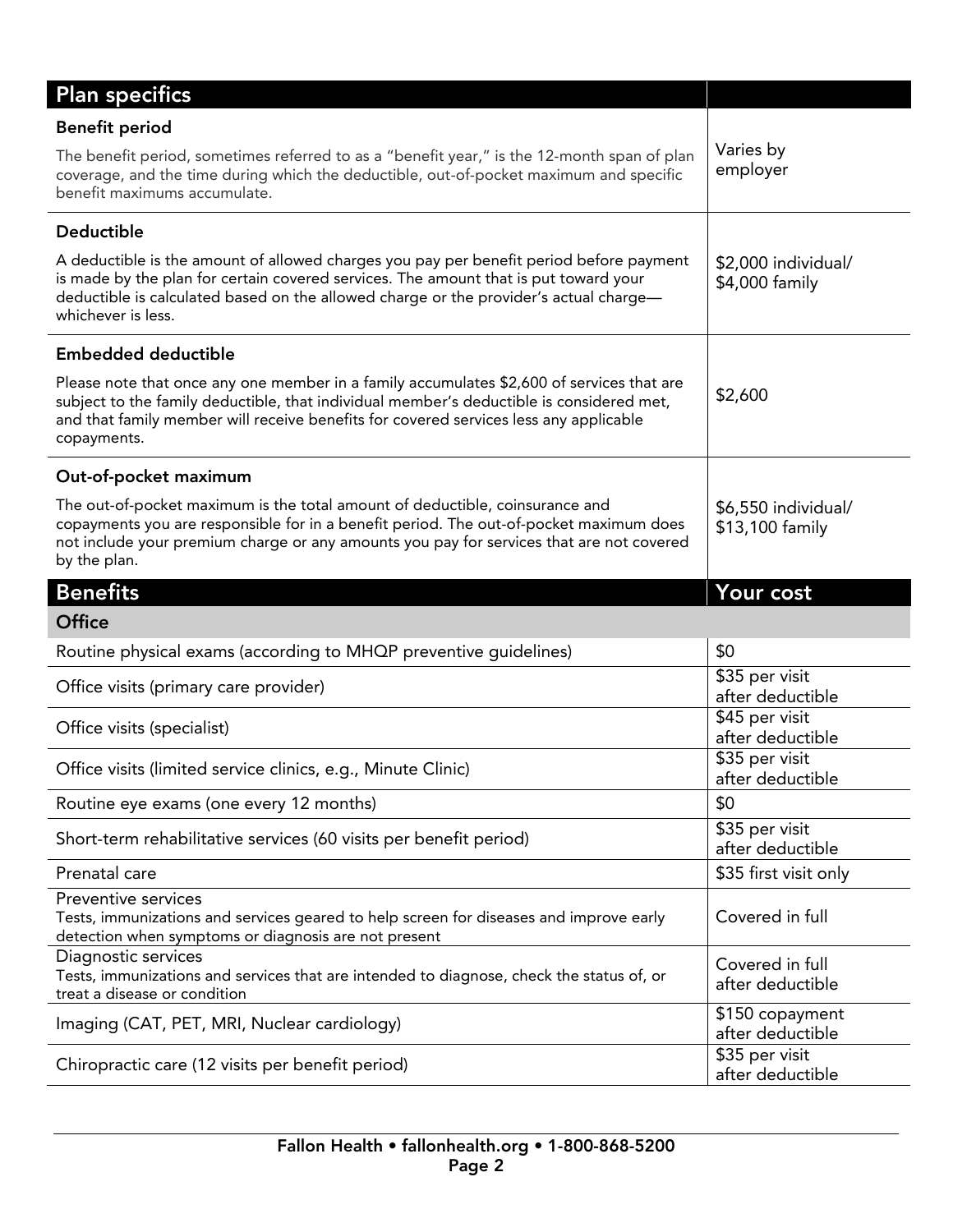| <b>Benefits</b>                                                                                                                                                                                             | Your cost                                                                |
|-------------------------------------------------------------------------------------------------------------------------------------------------------------------------------------------------------------|--------------------------------------------------------------------------|
| Prescriptions                                                                                                                                                                                               |                                                                          |
| Please note: Specialty medication that falls under the medical benefit will apply<br>towards your deductible. For more information, please contact FCHP's Customer<br>Service Department at 1-800-868-5200. | Tier 1/Tier 2/Tier 3/<br>Tier 4                                          |
| Prescription drugs, insulin and insulin syringes                                                                                                                                                            | \$5/\$30/\$55/50% coins<br>(30-day supply)<br>after deductible           |
| Generic contraceptives and contraceptive devices                                                                                                                                                            | \$0<br>(30-day supply)                                                   |
| Brand contraceptives with no generic equivalent (prior authorization required)                                                                                                                              | With prior<br>authorization: \$0<br>(30-day supply)                      |
| Brand contraceptives with a generic equivalent (prior authorization required)                                                                                                                               | Tier 3: \$55<br>Tier 4: 50% coins<br>(30-day supply)<br>after deductible |
| Prescription medication refills obtained through the mail order program                                                                                                                                     | \$10/\$60/\$110/50%<br>coins<br>(90-day supply)<br>after deductible      |
| Prilosec OTC, Prevacid 24HR, omeprazole OTC (prescription required)                                                                                                                                         | \$5 after deductible                                                     |
| Inpatient hospital services                                                                                                                                                                                 |                                                                          |
| Room and board in a semiprivate room (private when medically necessary)                                                                                                                                     | Covered in full<br>after deductible                                      |
| Physicians' and surgeons' services                                                                                                                                                                          | Covered in full<br>after deductible                                      |
| Physical and respiratory therapy                                                                                                                                                                            | Covered in full<br>after deductible                                      |
| Intensive care services                                                                                                                                                                                     | Covered in full<br>after deductible                                      |
| Maternity care                                                                                                                                                                                              | Covered in full<br>after deductible                                      |
| Same-day surgery                                                                                                                                                                                            |                                                                          |
| Same-day surgery in a hospital outpatient or ambulatory care setting                                                                                                                                        | Covered in full<br>after deductible                                      |
| <b>Emergencies</b>                                                                                                                                                                                          |                                                                          |
| Emergency room visit                                                                                                                                                                                        | \$150 copayment<br>after deductible<br>(waived if admitted)              |
| <b>Skilled nursing</b>                                                                                                                                                                                      |                                                                          |
| Skilled care in a semiprivate room                                                                                                                                                                          | Covered in full<br>after deductible                                      |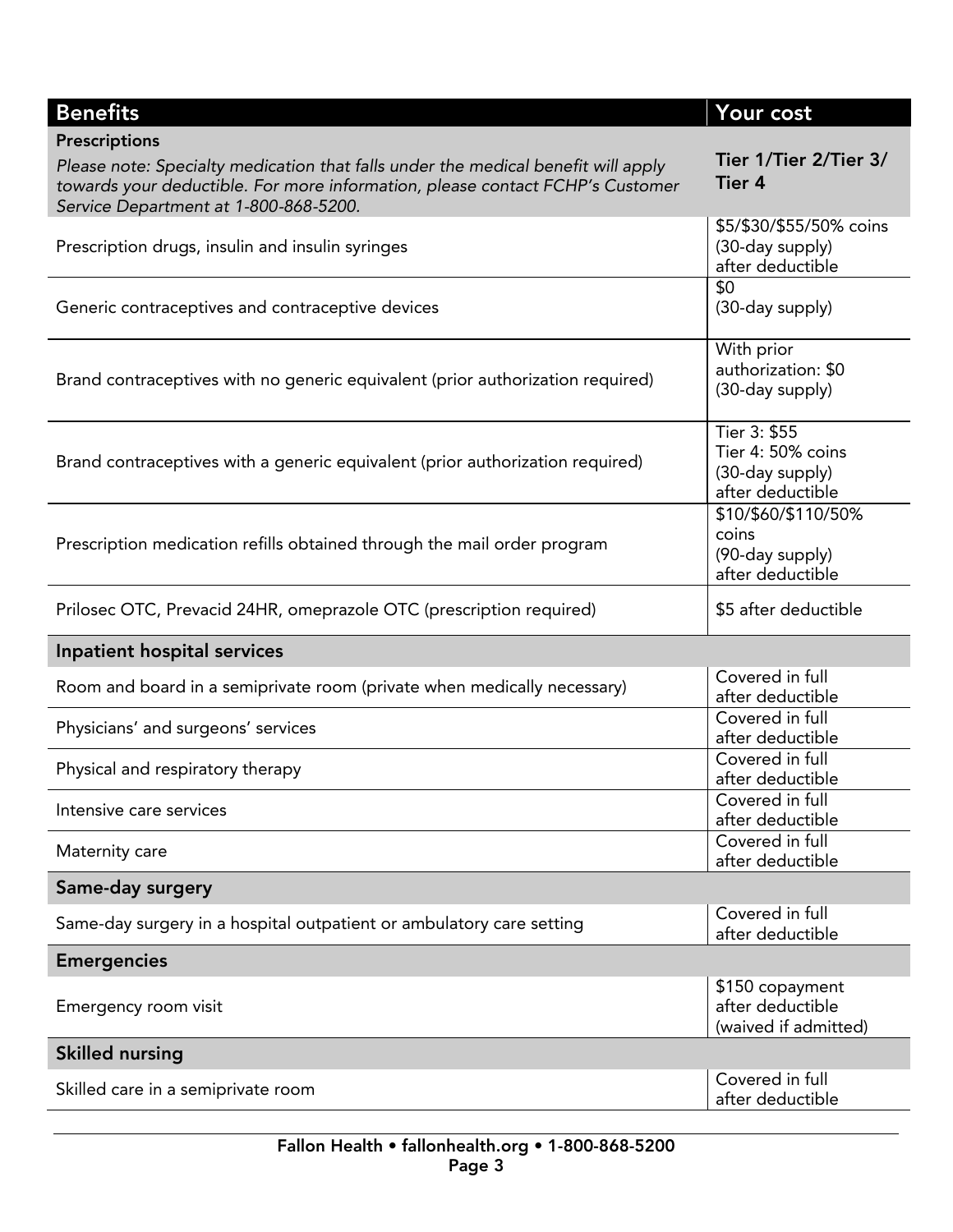| <b>Benefits</b>                                                                                            | Your cost                           |
|------------------------------------------------------------------------------------------------------------|-------------------------------------|
| Substance abuse                                                                                            |                                     |
| Office visits                                                                                              | \$35 per visit                      |
|                                                                                                            | after deductible<br>Covered in full |
| Detoxification in an inpatient setting                                                                     | after deductible                    |
| Rehabilitation in an inpatient setting                                                                     | Covered in full                     |
|                                                                                                            | after deductible                    |
| <b>Mental health</b>                                                                                       |                                     |
| Office visits                                                                                              | \$35 per visit<br>after deductible  |
|                                                                                                            | Covered in full                     |
| Services in a general or psychiatric hospital                                                              | after deductible                    |
| <b>Other health services</b>                                                                               |                                     |
| Skilled home health care services                                                                          | Covered in full                     |
|                                                                                                            | after deductible                    |
| Durable medical equipment                                                                                  | 30% coinsurance                     |
|                                                                                                            | after deductible<br>Covered in full |
| Medically necessary ambulance services                                                                     | after deductible                    |
| <b>Value-added features</b>                                                                                |                                     |
|                                                                                                            |                                     |
| It Fits!, an annual benefit period fitness reimbursement (including school and town                        | \$150 individual                    |
| sports programs, gym memberships, home fitness equipment, Weight Watchers®, aerobics,                      | \$150 family                        |
| Pilates and yoga classes)<br>The Healthy Health Plan!, a program that allows you to enroll in a customized |                                     |
| action health plan that may include regular health coaching, wellness workshops,                           | Included                            |
| interactive tools and more!                                                                                |                                     |
| Oh Baby!, a program that provides prenatal vitamins, a convertible car seat, breast                        | Included                            |
| pump and other "little extras" for expectant parents-all at no additional cost.                            |                                     |
| Fallon Smart Shopper Transparency tool and incentive program                                               | Included                            |
| Free 24/7 nurse call line                                                                                  | Included                            |
|                                                                                                            | Included                            |
| Free chronic care management                                                                               |                                     |
| Free stop-smoking program                                                                                  | Included                            |
|                                                                                                            | Included                            |
| Member discount program                                                                                    |                                     |
| Free online access to health and wellness encyclopedia                                                     | Included                            |
|                                                                                                            |                                     |
| CVS Caremark ExtraCare Health Card - provides 20% discount on CVS/pharmacy-                                |                                     |
| brand health related items.                                                                                |                                     |
|                                                                                                            | Included                            |
|                                                                                                            |                                     |